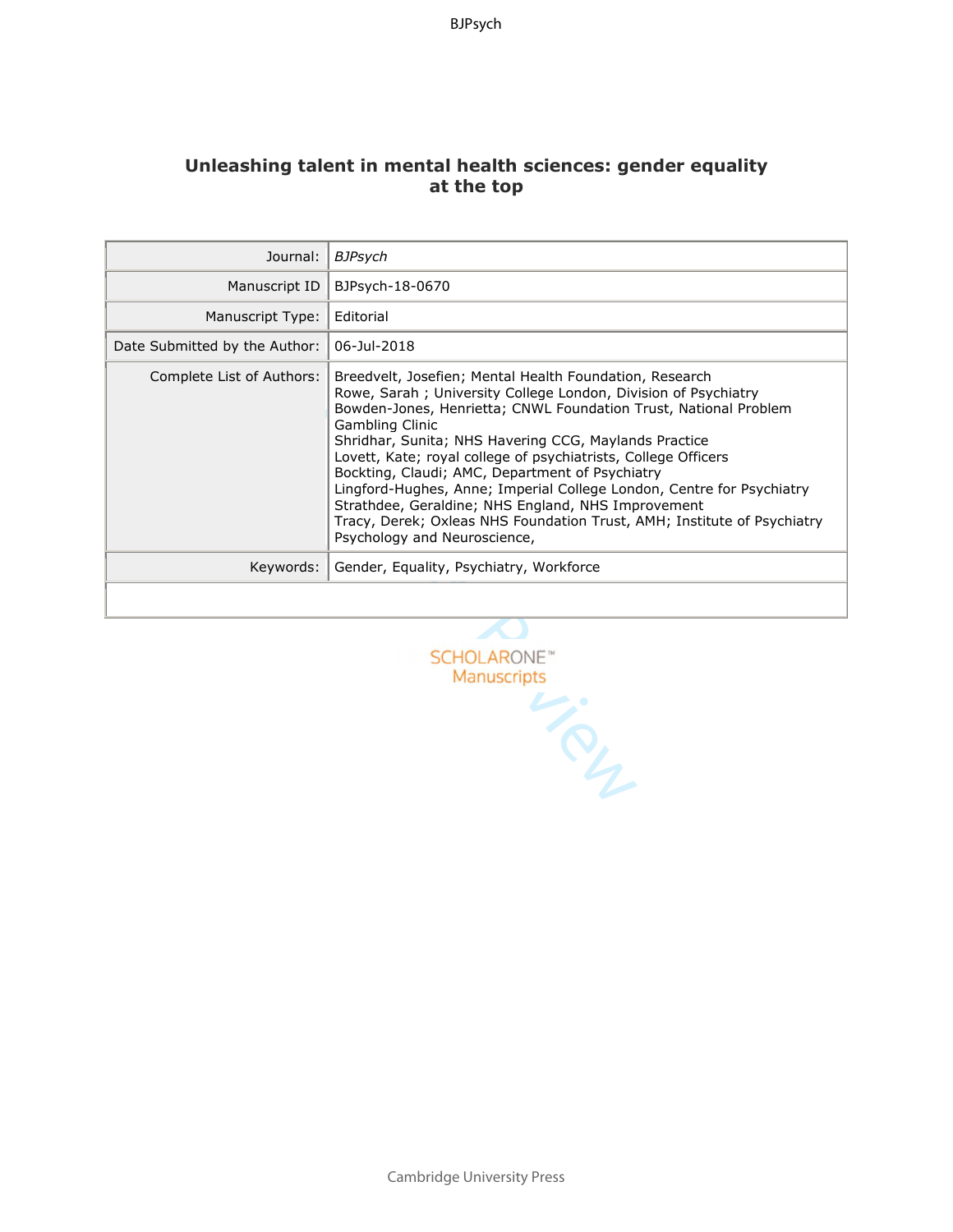BJPsych

**Unleashing talent in mental health sciences: gender equality at the top** 

**Josefien J F Breedvelt\*, Sarah Rowe, Henrietta Bowden-Jones, Sunita Shridhar, Kate Lovett, Claudi Bockting, Anne-Lingford Hughes, Geraldine Strathdee, Derek K Tracy** 

## Author affiliations

ch, Royal College of Psychiatrists, London<br>
iockting PhD, Amsterdam University Medical (<br>
of Amsterdam, the Netherlands.<br>
rd Hughes PhD, Imperial College London.<br>
rathdee FRCPsych, NHS Improvement.<br>
sych, Oxleas NHS Founda Ms Josefien J F Breedvelt MSc, The Mental Health Foundation, London Dr Sarah Rowe PhD, University College London Dr Henrietta Bowden-Jones FRCPsych, CNWL Foundation Trust, London Dr Sunita Shridhar MBBS, Maylands Practice, Essex Dr Kate Lovett FRCPsych, Royal College of Psychiatrists, London Professor Claudi L H Bockting PhD, Amsterdam University Medical Centers, Department of Psychiatry, University of Amsterdam, the Netherlands. Professor Anne-Lingford Hughes PhD, Imperial College London. Professor Geraldine Strathdee FRCPsych, NHS Improvement. Dr Derek K Tracy FRCPsych, Oxleas NHS Foundation Trust London and King's College London

\*Author for correspondence: Ms Josefien Breedvelt, the Mental Health Foundation, London. jbreedvelt@mentalhealth.org.uk

#### **Summary**

Society is undergoing a shift in gender politics. Science and medicine are part of this conversation, not least as women's representation – and pay - continues to drop as one progresses through more senior academic and clinical levels. Naming and redressing these inequalities needs to be a priority for us all.

#### **Main article**

2018 is the centenary of women's suffrage in the UK. This sits in the contemporary landscape of the #MeToo movement, debate on the persisting gender pay gap and representation of women at board level. Where are we in science, medicine, and psychiatry? A recent podcast recorded at the Royal College of Psychiatrists (1) hosted academics, clinicians, and policy advisors discussing work by Carter et al. (2) on women in academic environments. That paper noted how women were less likely than men to ask questions at seminars and conferences. It opened podcast conversations on participants' reflections and perceptions of this, and the related ethos and culture of their employers.

This matters enormously. Women were described as "literally less visible" by Carter and colleagues, and it appears to map onto career progression. Women are continuing to outnumber men at tertiary education, but only in more junior positions. In Europe, across all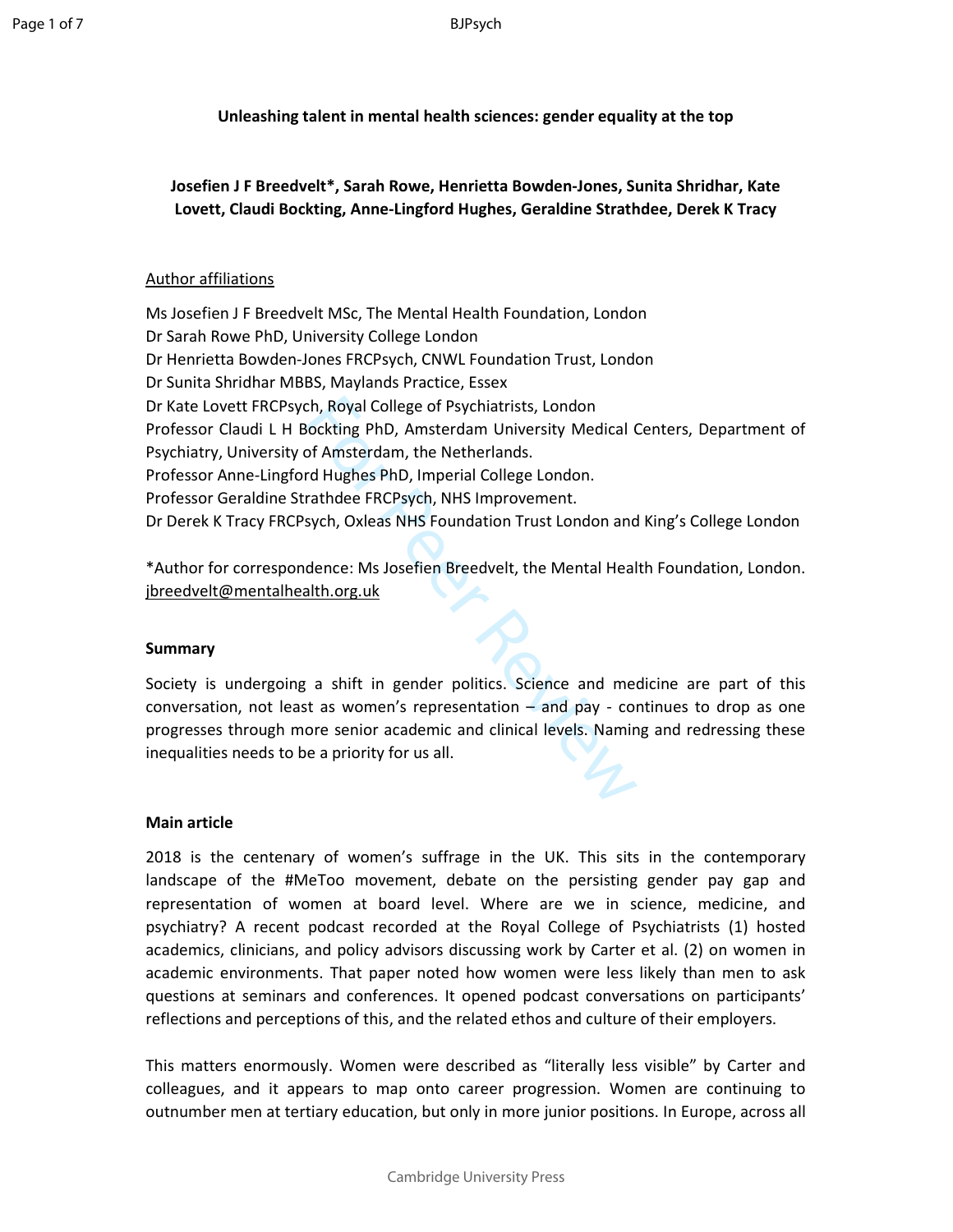academic subjects they account for: 59% of undergraduates, 47% of PhD graduates, 45% of fixed-term contract postdoctoral researchers, 37% of junior and 21% of senior faculty positions (3). In the UK, women account for one fifth of overall professorship and head of institution positions (4). The issue is particularly problematic in STEM subjects (science, technology, engineering, and mathematics), where women have historically been underrepresented; Hewlitt et al. (5) finding that leave rates for women in these subjects peak about 10 years into their careers. Within academic medicine, the picture has been improving over the past decade, though there is variation by specialty. Primary care has the highest rate of women clinical academics (about 46%); at about 30%, psychiatry is not the worst (surgery is), but sits just about in the top half, above radiology and below paediatrics (6).

The academic output of women has been shown to be less often cited, and they suffer from underrepresentation in authorship (7-9). A recent paper in *Nature* found an inverse relationship between journal impact factor and women who were either first or last author (10). It is not clear which factors are at play; there are the aforementioned issues of fewer women in senior academic positions, but also concern about reviewer bias. There is mixed evidence about the effects of double blind reviewing, and concern that even with such measures authors can often be identified (11).

in authorship (7-9). A recent paper in *Noti*<br>in authorship (7-9). A recent paper in *Noti*<br>iournal impact factor and women who were ei<br>cich factors are at play; there are the aforemer<br>emic positions, but also concern abou In clinical life in the UK we see a similar picture. Over half of Foundation Doctors are women, dropping to 36% at Consultant level (12); at 43% this is somewhat better specifically in Psychiatry, and this represents an increase of 3% over the last 5 years. However, this figure hides considerable variation between clinical subspecialties: women make up about 37% of consultants in Forensic psychiatry, whereas within child and adolescent mental health this climbs to approximately 64%. It is important to note that nontraining, non-consultant grades make up 24% of medical workforce within psychiatry, where women continue to be over-represented at 54% (13). This report does not include linked data on ethnicity. Given the known impact of intersectionality on women's opportunities this missing data is clearly crucial for further research in identifying areas for targeting policy. We know that psychiatry relies heavily on international medical graduates, 65% of whom are BME. GMC data show 37% of the overall psychiatry medical workforce are from BME backgrounds (14). Full equality by numbers (forgetting whole time equivalents) is estimated to take another two decades (12). In primary care women account for more than 50% of the workforce, but only 16% of CCG Chairs (12, 15). The 'leaky pipeline' persists, with reducing women representation with seniority. A loss of talent and diversity, a loss to the individuals concerned, and a loss to academic and clinical institutions.

In management and leadership roles, implicit and explicit bias may be an issue, with different attributes and skills frequently ascribed to men and women (16). In evaluations and reference letters, the language used is often less favourable to women (17), who are frequently lauded for their 'hard work' rather than their 'brilliance' (18,19). It has been argued that women more commonly take on 'less rewarded' roles such as sitting on committees, having organizational responsibilities, mentoring others, and teaching. These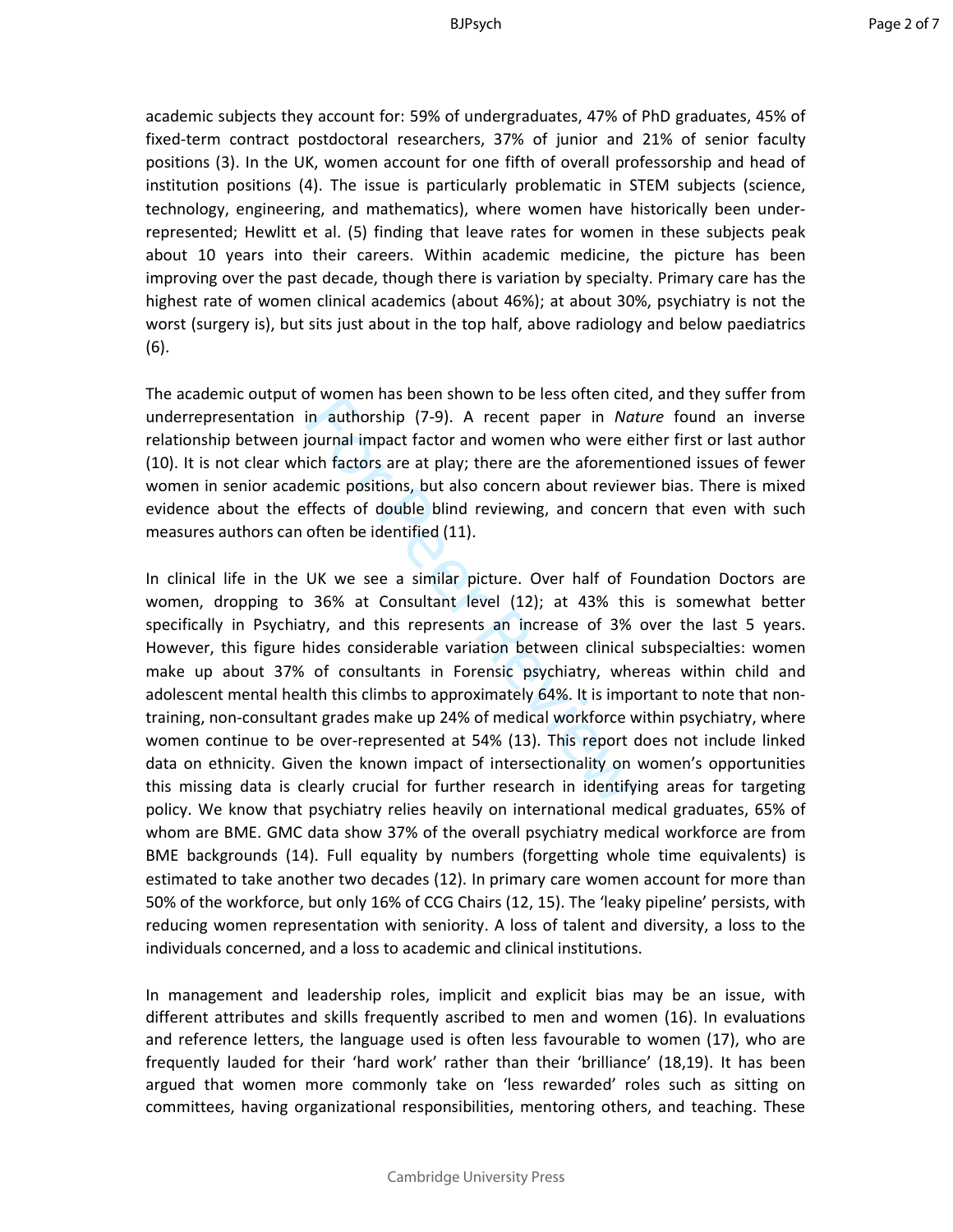duties receive less acknowledgement and take time away from other important areas, hindering promotion (20). The truth remains that even in 2018, women are far more likely to take on a 'double shift', having the bulk of domestic responsibilities as well as a professional life (21).

ally, but it has been proposed as one of the<br>e (24). Interestingly, this does not appear to<br>a, with approximately equal percentages of m<br>wer women in academia held *national* CEAs<br>40% of men – though, importantly, they we<br> Differences are also reflected in pay. Across the whole NHS there is an overall pay gap of 8.6% in favour of men (22); amongst doctors this is even wider, women earning an average 34% less, which has *expanded* over the last decade. This year the BBC reported on how 95 of the 100 highest earning doctors in the UK were men, with full-time consultants earning on average £14,000 more than women in equivalent positions (23). Some of the contributing factors to these figures are well recognized, including higher rates of flexible training, part time working, and subsequently additional time required to attain higher positions. However, fewer women are applying for, and receiving, clinical excellence awards (CEAs). Data for this vary locally, but it has been proposed as one of the drivers to change the existing award scheme (24). Interestingly, this does not appear to be as pronounced for local CEAs in academia, with approximately equal percentages of men and women holding them. However far fewer women in academia held *national* CEAs - just under a quarter, compared with over 40% of men – though, importantly, they were equally likely to be successful at attaining one when they applied (6). Women appear not to be putting themselves forward for these awards: at the very top of the scale, six and a half times more men than women have a platinum award.

What should we be doing about this as a profession? Awareness of the issues, measuring, benchmarking and challenging them, and looking for mechanisms for local redress are a start. The Athena SWAN charter is noteworthy in higher education for supporting institutes to improve measures of equality such as progression of students into academia, career journeys of staff, and the work environment. Within the RCPsych, respect is a defined key organizational value which includes challenging inequality. To ensure that a commitment to narrowing the gaps in gender equality run through all college policy the College has recently appointed its first Associate Dean for Equality, Diversity and Inclusion.

There are recognized criteria for good leadership, including targeting leadership biases  $(16)$ , which can allow departmental or organizational evaluation to ensure an environment that encourages women's leadership to flourish. An example is the Aurora Leadership Scheme that promotes exposure, mentoring, and meaningful management opportunities. Those in senior positions – men as well as women - have particular responsibilities and means to support the next generation of diverse talent to reach the top. We have seldom had so many medical Royal Colleges, including our own, led by women, and our current National Mental Health Director and previous National Clinical Director for Mental Health have high visibility. The President of the Royal College of Physicians, Professor Jane Dacre, is leading an independent review into the gender pay gap for doctors that will keep this conversation alive.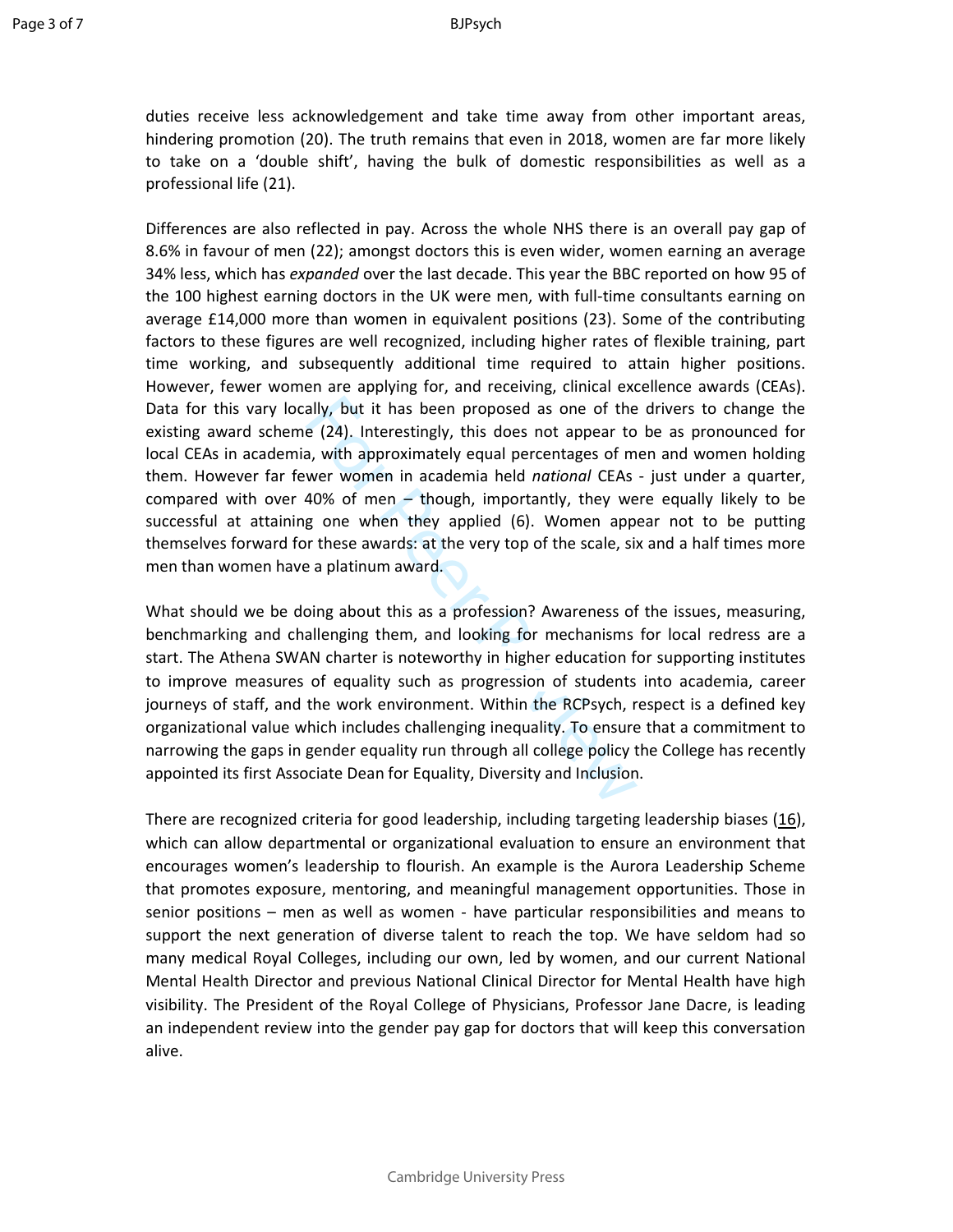However, there are limits to what any organisation can achieve, unless more fundamental societal causes of inequality are not addressed. Men are a crucial part of this conversation; for too long many men saw inequity as a "women's issue" – it is a societal issue, including welfare policy and cultural attitudes and practice in terms of child care and part-time working (25). Other intersectional issues can scarcely be done justice in a single editorial, but we are reminded that only 2% of professors in the UK are female and from black and minority ethnic backgrounds (26). Goldin (27) argued that the largest advance to career attainment gap in the labour market is to improve temporal flexibility. Changes in how jobs are structured, with more flexibility in work hours, and less reward for working long hours might help. Indeed, this is one of the key pillars of Nordic policies for gender equality, which alongside investment in gender equal workplaces and free childcare have contributed to creating some of the most gender equal labour markets.

Equality is not just about having a level playing field, it is about unleashing talent. As well as being the 'right thing to do', the aforementioned Nordic model has been shown to have contributed considerably to economic growth, re-emphasizing the societal loss from inequity. Work by the Center for Creative Leadership (CCL), the primary community of leading and emerging women entrepreneurs and executives in Silicon Valley (28), has shown that greater senior female leadership improves perceived line management support, employee engagement, and organisational dedication, whilst reducing staff burnout.

but having a level playing field, it is about unleat<br>to do', the aforementioned Nordic model ha<br>bly to economic growth, re-emphasizing t<br>e Center for Creative Leadership (CCL), the<br>women entrepreneurs and executives in Sil We finish by throwing a couple of challenges to the *BJPsych* and the academic publishing sector: we would welcome a review of the processes and commitments toward female representation on publication and in leadership positions. Secondly, a quick look at the stats show that most journals still have unequal representation of women at editorial board level. Looking at the New England Journal of Medicine, Nature, Annual Review of Psychology, JAMA psychiatry and the BMJ, between 22 and 50 percent of editorial boards are female. To adopt another of 2018's hashtags, as #immodestwomen we say that's better than it was a decade ago, but not good enough. We hope that the *BJPsych*, with about a third of women on the board, will lead the way in creating equality.

## **Declaration of Interest**

The authors confirm they have no relevant interests to declare.

### **References**

1 The Royal College of Psychiatrists. Women, science, medicine and psychiatry [Internet]. 2018 [cited 2018 Jul 3]. Available from: https://soundcloud.com/rcpsych/women-sciencemedicine-and-psychiatry/s-JfwrG

2 Carter A, Croft A, Lukas D, Sandstrom G. Women's visibility in academic seminars: women ask fewer questions than men [blog on the Internet]. London: LSE; 2018 Jan 17 [cited 2018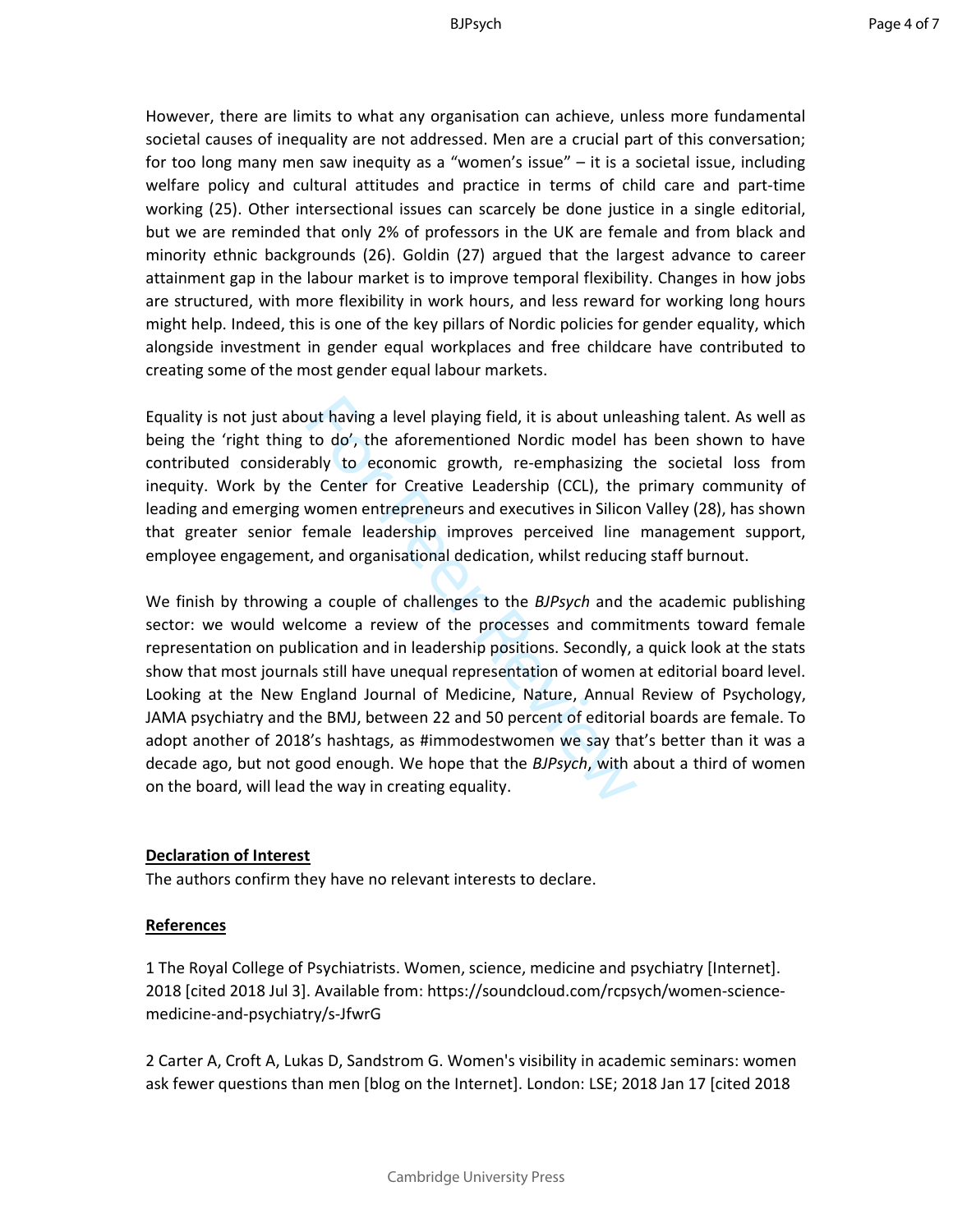Jul 2]. Available from: http://blogs.lse.ac.uk/impactofsocialsciences/2018/01/17/womenask-fewer-questions-than-men-in-academic-seminars/

3 European Commission. SHE Figures 2015 [Internet]. Brussels: European Commission; 2016. [cited 2018 Jul 3]. Available from:

http://ec.europa.eu/research/swafs/pdf/pub\_gender\_equality/she\_figures\_2015-final.pdf

4 Equality in higher education: statistical report 2017 [Internet]. Equality Challenge Unit [cited 2018 Jul 2]. Available from: https://www.ecu.ac.uk/publications/equality-in-highereducation-statistical-report-2017/

5 Hewlett SA, Buck Luce C, Servon LJ, Sherbin L, Shiller P, Sosnovich E, Sumberg K. The Athena Factor: Reversing the Brain Drain in Science, Engineering, and Technology [Internet]. New York: Harvard Business Review; 2008. Product no. 10094. [cited 2018 Jul 2]. Available from: http://rachelappel.com/media/downloads /w\_athena\_factor.pdf

siness Review; 2008. Product no. 10094. [cited<br>nel.com/media/downloads<br>ncil. Survey of Medical Clinical Academic Staffir<br>neil. Survey of Medical Clinical Academic Staffir<br>dical Schools Council; 2017. [cited 2018 Jul 2].<br>Do 6 Medical Schools Council. Survey of Medical Clinical Academic Staffing Levels 2017 [Internet]. London: Medical Schools Council; 2017. [cited 2018 Jul 2]. Available from: https://www.medschools.ac.uk/media/2026/medical-clinical-academic-staffing-levels-2017.pdf

7 Roberts SG, Verhoef T. Double-blind reviewing at EvoLang 11 reveals gender bias. J Lang Evol. 2016;1(2):163-167. DOI: http://dx.doi.org/10.1093/jole/lzw009

8 Filardo G, da Graca B, Sass D, Pollock B, Smith E, Martinez M. Trends and comparison of female first authorship in high impact medical journals: observational study (1994-2014). BMJ. 2016;352:i847. DOI: http://dx.doi.org/10.1136/bmj.i847

9 Jagsi R, Guancial E, Worobey C, Henault L, Chang Y, Starr R, et al. The "Gender Gap" in Authorship of Academic Medical Literature — A 35-Year Perspective. NEJM. 2006;355(3):281-287. DOI: http://dx.doi.org/10.1056/nejmsa053910

10 Ournals HIGHRJ, Shen YA, Webster JM, Shoda Y, Fine I. Persistent underrepresentation of women's science in high-profile journals. BioRxiv. 2018. DOI: https://doi.org/10.1101/275362

11 O'Hara B. Peer Review Week: Should we use double blind peer review? The evidence…. [blog on the Internet]. London: British Ecological Society; 2016 Sep 22 [cited 2018 Jul 2]. Available from: https://methodsblog.wordpress.com/2016/09/22/peer-review-weekshould-we-use-double-blind-peer-review-the-evidence/

12 NHS. Analysis of the representation of women across the hospital and community health services workforce [Internet]. [place unknown]: NHS Digital; 2018. [cited 2018 Jul 4]. Available from: https://digital.nhs.uk/data-and-information/find-data-andpublications/supplementary-information/2018-supplementary-information-files/analysis-of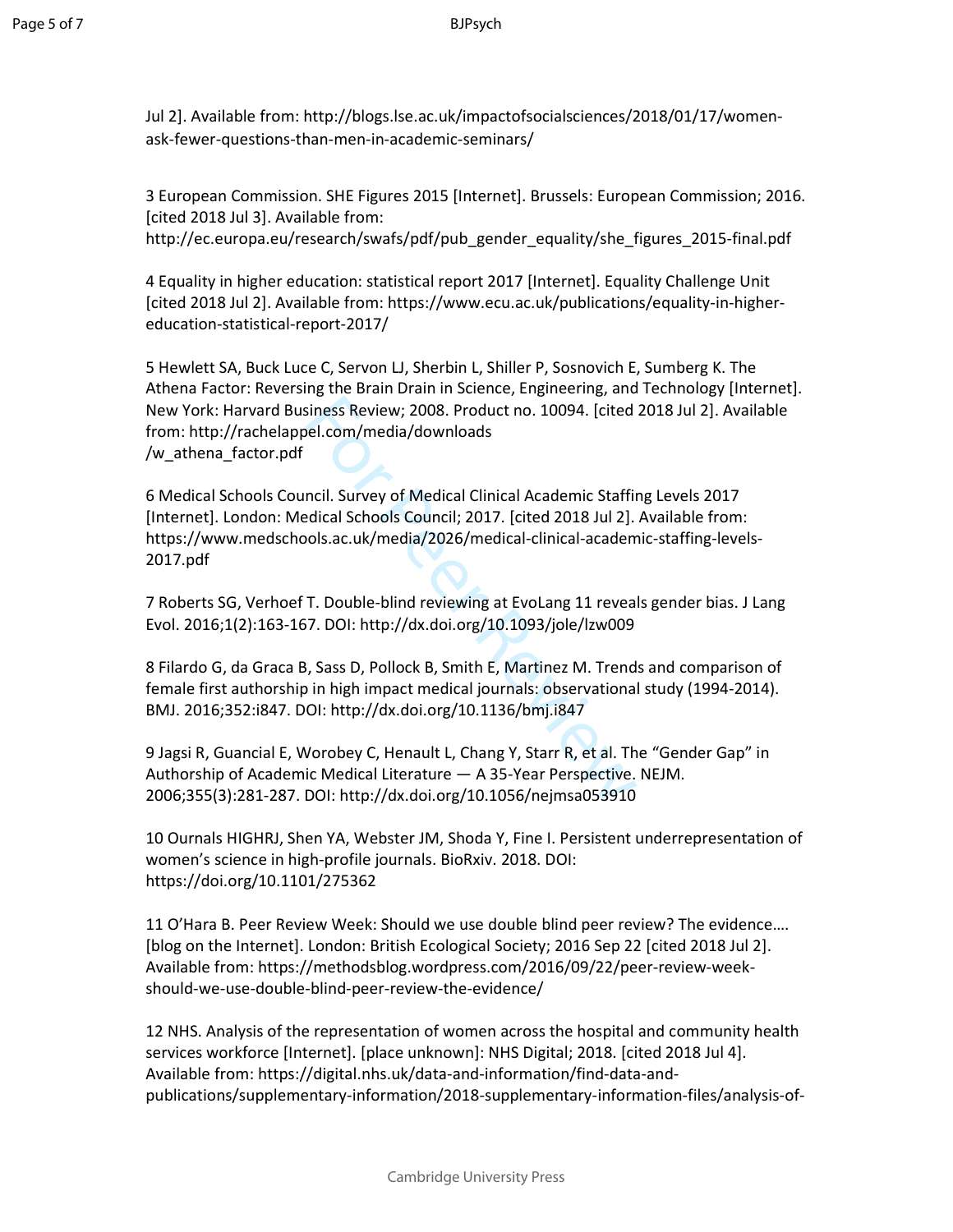the-representation-of-women-across-the-hospital-and-community-health-servicesworkforce

13 Royal College of Psychiatrists. Census 2017: Workforce figures for consultant and specialty doctor psychiatrists [Internet]. London: Royal College of Psychiatrists; 2017. [cited 2018 Jul 4]. Available from

https://www.rcpsych.ac.uk/pdf/RCPsych\_workforce\_census\_report\_2017.pdf

14 General Medical Council. The state of medical education and practice in the UK [Internet]. [place unknown]: General Medical Council; 2017. [cited 2018 Jul 4]. Available from: https://www.gmc-uk.org/-/media/about/somep-2017-finalfull.pdf?la=en&hash=3FC4B6C2B7EBD840017B908DBF0328CD840640A1

For on Boarus 30.30 by 2020 [internet]. [place units 30.30 by 2020 [internet]. [place units 2017. [cited 2018 Jul 4]. Available from:<br>in 2017. [cited 2018 Jul 4]. Available from:<br>fing Out: Teen Girls and Leadership Biases 15 Sealy R. NHS Women on Boards 50:50 by 2020 [Internet]. [place unknown]: University of Exeter Business School; 2017. [cited 2018 Jul 4]. Available from: http://www.nhsemployers.org/~/media/Employers/Publications/NHS%20Women%20on%2 0Boards%20report.pdf

16 Weissbourd R. Leaning Out: Teen Girls and Leadership Biases [Internet]. Cambridge: Harvard Graduate School of Education; 2015. [cited 2018 Jul 2]. Available from: https://mcc.gse.harvard.edu/files/gse-mcc/files/leanout-report.pdf

17 Boring A, Ottoboni K, Stark PB. Student evaluations of teaching are not only unreliable, they are significantly biased against female instructors [blog on the internet]. London: LSE; [date unknown] [cited 2018 Jul 2]. Available from:

http://blogs.lse.ac.uk/impactofsocialsciences/2016/02/04/studentevaluations-of-teachinggender-bias/

18 Schmader T, Whitehead J, Wysocki V. A Linguistic Comparison of Letters of Recommendation for Male and Female Chemistry and Biochemistry Job Applicants. Sex Roles. 2007;57(7-8):509-514. DOI: http://dx.doi.org/10.1007/s11199-007-9291-4

19 Trix F, Psenka C. Exploring the Color of Glass: Letters of Recommendation for Female and Male Medical Faculty. DAS. 2003;14(2):191-220. DOI: http://dx.doi.org/10.1177/0957926503014002277

20 Grove J. Female professors 'pay price for academic citizenship.' Times Higher Education World University Ranks [newspaper on the Internet].; [cited 2018 Jul 3]. Available from: https://www.timeshighereducation.com/news/female-professors-pay-price-academiccitizenship

21 Office for National Statistics. Women shoulder the responsibility of 'unpaid work' [Internet]. Office for National Statistics; 2016 Nov 10. [cited 2018 Jul 3]. Available from: https://www.ons.gov.uk/employmentandlabourmarket/peopleinwork/earningsandworking hours/articles/womenshouldertheresponsibilityofunpaidwork/2016-11-10